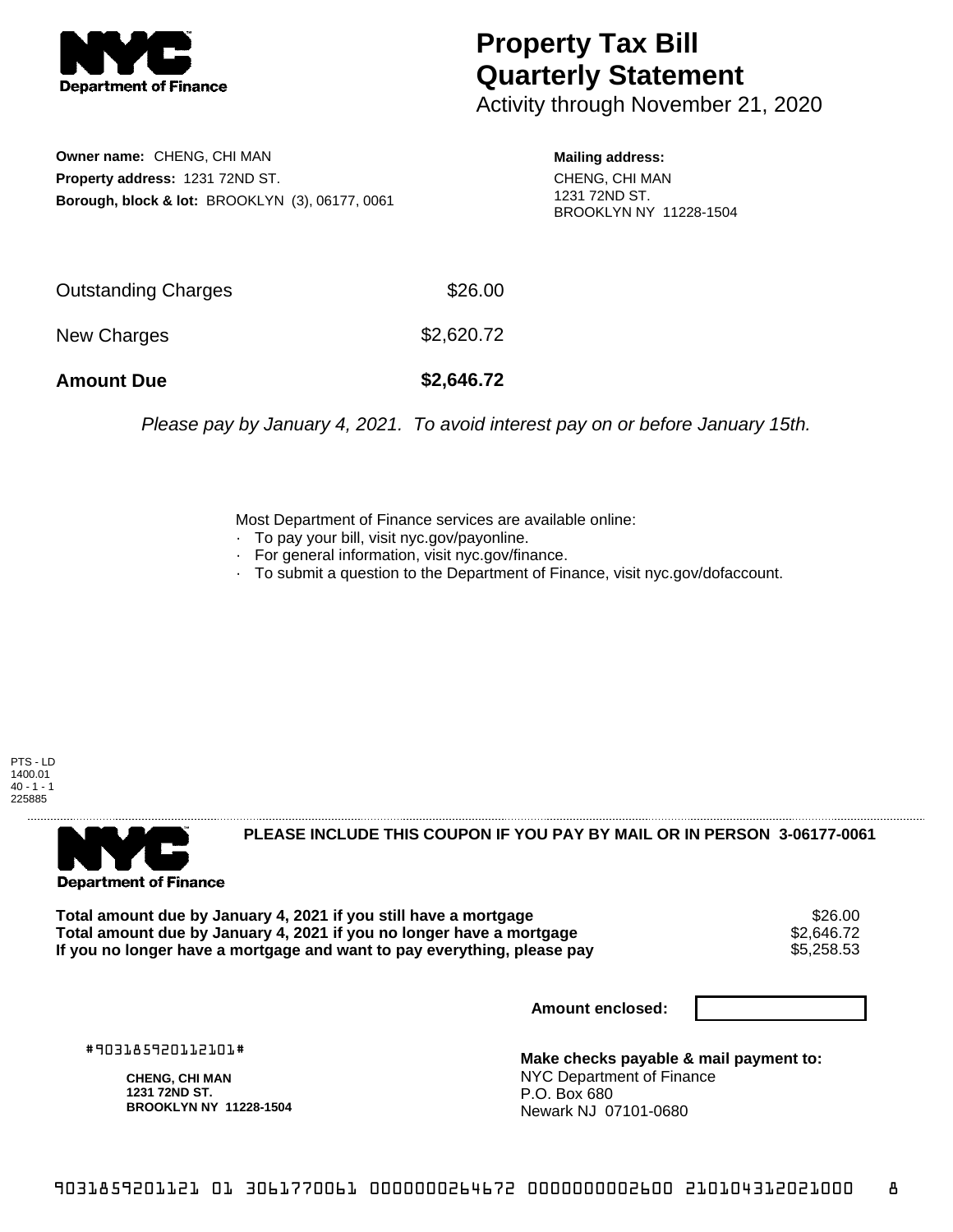

| <b>Billing Summary</b>                                                     | <b>Activity Date Due Date</b> |                     | Amount       |
|----------------------------------------------------------------------------|-------------------------------|---------------------|--------------|
| Outstanding charges including interest and payments                        |                               |                     | \$26.00      |
| Finance-Property Tax                                                       |                               | 01/01/2021          | \$2,651.28   |
| Adopted Tax Rate                                                           |                               |                     | $$ -30.56$   |
| <b>Total amount due</b>                                                    |                               |                     | \$2,646.72   |
| <b>Tax Year Charges Remaining</b>                                          | <b>Activity Date</b>          | <b>Due Date</b>     | Amount       |
| Finance-Property Tax                                                       |                               | 04/01/2021          | \$2,651.28   |
| <b>Adopted Tax Rate</b>                                                    |                               |                     | $$ -30.56$   |
| Total tax year charges remaining                                           |                               |                     | \$2,620.72   |
| If you pay everything you owe by January 4, 2021, you would save:          |                               |                     | \$8.91       |
| How We Calculated Your Property Tax For July 1, 2020 Through June 30, 2021 |                               |                     |              |
|                                                                            |                               | Overall             |              |
| Tax class 1 - Small Home, Less Than 4 Families                             |                               | <b>Tax Rate</b>     |              |
| Original tax rate billed                                                   |                               | 21.1670%            |              |
| New Tax rate                                                               |                               | 21.0450%            |              |
| Estimated Market Value \$1,343,000                                         |                               |                     |              |
|                                                                            |                               |                     | <b>Taxes</b> |
| <b>Billable Assessed Value</b>                                             |                               | \$50,102            |              |
| <b>Taxable Value</b>                                                       |                               | \$50,102 x 21.0450% |              |
| <b>Tax Before Abatements and STAR</b>                                      |                               | \$10,544.00         | \$10,544.00  |
| Annual property tax                                                        |                               |                     | \$10,544.00  |
| Original property tax billed in June 2020                                  |                               |                     | \$10,605.12  |
| Change In Property Tax Bill Based On New Tax Rate                          |                               |                     | $$-61.12$    |

Please call 311 to speak to a representative to make a property tax payment by telephone.

For information about the interest rate charged on late payments, visit nyc.gov/taxbill.

## **Home banking payment instructions:**

- 1. **Log** into your bank or online bill pay website.
- 2. **Add** the new payee: NYC DOF Property Tax. Enter your account number, which is your boro, block and lot, as it appears here: 3-06177-0061 . You may also need to enter the address for the Department of Finance. The address is P.O. Box 680, Newark NJ 07101-0680.
- 3. **Schedule** your online payment using your checking or savings account.

## **Did Your Mailing Address Change?**

If so, please visit us at **nyc.gov/changemailingaddress** or call **311.**

When you provide a check as payment, you authorize us either to use information from your check to make a one-time electronic fund transfer from your account or to process the payment as a check transaction.